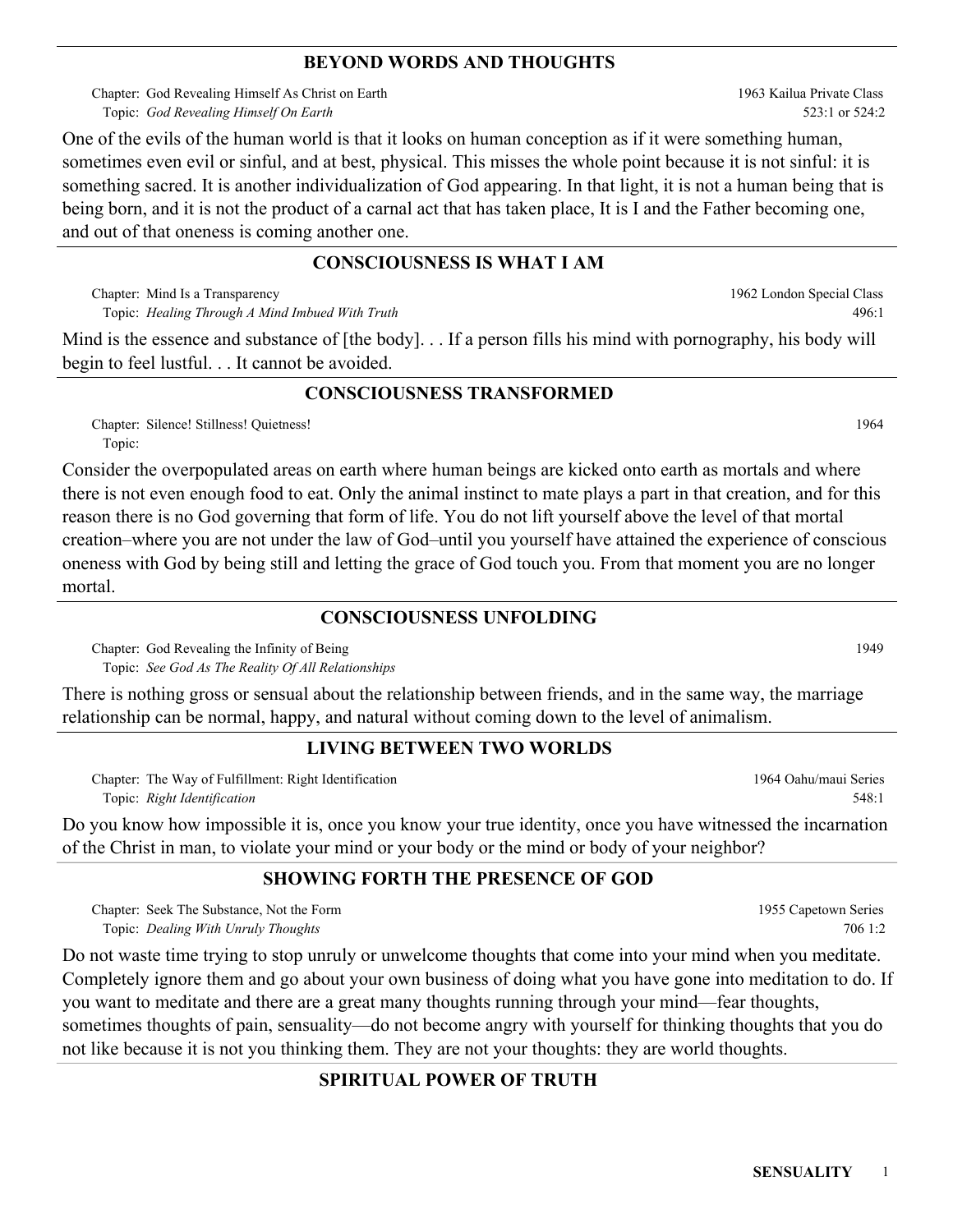Chapter: A Great Secret Topic:

A lot of people would like to convince us that, if we are spiritual, there will be no sexual relationships. However, if that is so, then we will be so spiritual that we will not have to eat, either, or drink water—and I do not believe that we are going to reach that for a while. I do believe that our spiritual life, for a long time to come, is going to lived on earth, and that the method of this progressive life will be as it is now—only, instead of being accepted as just a human act, it is going to be understood as God's way of revealing Himself, or His Son, on earth. It is God's way of expressing Christhood on earth. Then the whole of this life is going to be as sacred.

Chapter: Know Thy Self Topic:

*I* am neither male nor female. *I* am incorporeal, spiritual life. It is only the body that has sex, not *I*.

Chapter: Not Good OR Evil Topic:

No other language has been found to express the union between an individual and his Individual Christhood, or two people on the spiritual Path in which there is nothing of sex, sensuality, or desire.

Chapter: Universal Hypnotism Topic:

How often it happens that a patient says, "My trouble is sensuality," or the practitioner says, "I've discerned that you're too sensual." Now you see, that just pins it onto the individual and makes healing an impossibility. If you do detect those things, then it's only a sign that this individual is being handled by that subliminal perception, that universal or carnal mind, in that way. Then realize that this is an attribute of nothingness, or the carnal mind. It cannot use the Child of God as an avenue, as a channel, or as an instrument, because it's a nothingness itself—no presence, no power, no law to sustain any such thing.

#### **THE ALTITUDE OF PRAYER**

Chapter: Bringing Our Gift to the Altar 1956-1962 *Attaining The Attitude And Altitude Of Prayer* Topic:

Love is not a sensual emotion.

### **THE ART OF MEDITATION**

Chapter: Meditation: The Practice 1956 *The Purpose* Topic:

It is the nature of the human being to love self-indulgence: ease, comfort, riches, intemperance, gluttony, indolence, and sensuality. These operate in our consciousness as a sense of separation from God. . . As a matter of fact, this sense of separation is all there is to humanhood.

#### **THE FOUNDATION OF MYSTICISM**

Chapter: living the healing principles and the set of the set of the set of the set of the set of the set of the set of the set of the set of the set of the set of the set of the set of the set of the set of the set of the *Purifying The Mind* Topic:

We think of each other as having certain qualities. Some are good and some are bad, some are spiritual and some are material. It is true that some of us are more materially minded than others, some are more morally minded than others, some are more sensually minded than others, some are more money-minded than others. But that is not true of us. That is only true of what they are manifesting under the impersonal influence of the carnal mind.

## **THE INFINITE WAY LETTERS 1959**